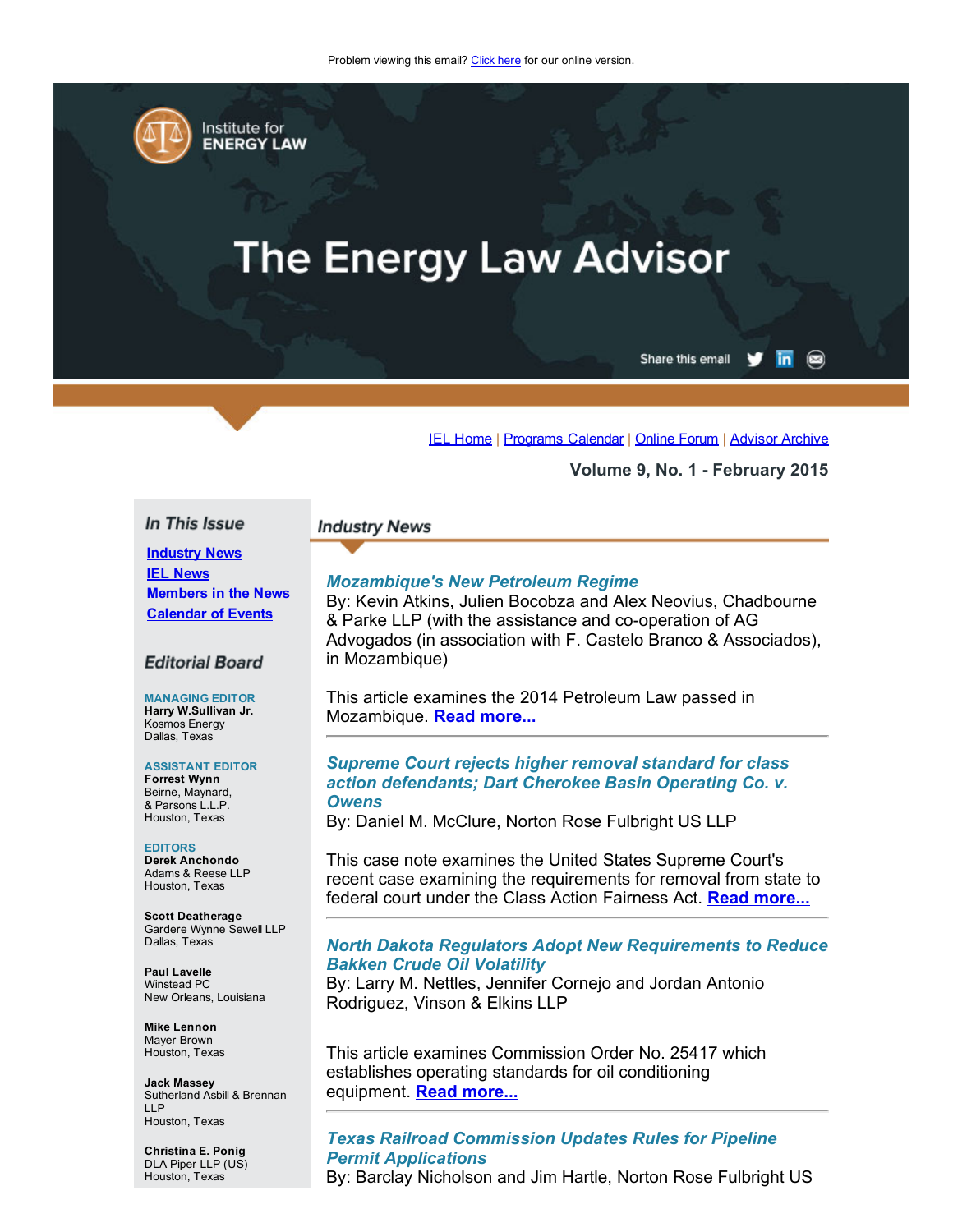Matthew J. Salzman Stinson Leonard Street LLP Kansas City, Missouri

Russell L. Schetroma Steptoe & Johnson PLLC Meadville, Pennsylvania

#### INSTITUTE FOR ENERGY LAW

Wendy Daboval Chair, IEL Advisory Board Chevron North America Exploration & Production Co. Houston, Texas

J. Alan B. Dunlop IEL Director Plano, Texas

David B. Winn IEL Co-Director and CAIL Vice President Plano, Texas

## **Submissions**

Industry News Email **Harry [Sullivan](mailto:harry.w.sullivan@conocophillips.com)** and Lilly [Hogarth.](mailto:lhogarth@cailaw.org)

Member Announcements Email Lilly [Hogarth.](mailto:lhogarth@cailaw.org) Please submit photo with announcement if possible.

© Copyright 2015 All Rights Reserved

This note examines the recent amendments to the administrative rules governing pipelines in Texas. **Read [more...](http://cailaw.informz.net/admin31/content/template.asp?sid=37784&ptid=799&brandid=3434&uid=781094093&mi=4044506&ps=37784)** 

# *Case Update in Total E&P USA, Inc. v. KerrMcGee Oil & Gas Corp*

By: Brendan P. Doherty, Gieger, Laborde & Laperouse, LLC

This case note examines further developments in a case involving calculate and pay overriding royalty provisions in light of the Outer Continental Shelf Deep Water Royal Relief Act. Read [more...](http://cailaw.informz.net/admin31/content/template.asp?sid=37786&ptid=799&brandid=3434&uid=781094093&mi=4044506&ps=37786)

# *Yukos Majority Shareholders v. Russian Federation* By: Louis-Alexis Bret, King & Spalding LLP

This article examines the arbitration award in the Yukos case against the Russian Federation. **Read [more...](http://cailaw.informz.net/admin31/content/template.asp?sid=37788&ptid=799&brandid=3434&uid=781094093&mi=4044506&ps=37788)** 

Coming Next Month: Book Review of Oil and Gas Implied Covenants for the 21st Century by John Burritt McArthur (Juris Publishing Inc., 2014)

# **IEL News**

# IEL's Second Mergers & Acquisitions/Acquisitions & Disposals Conference on April 14

The IEL will be presenting its 2nd Mergers & [Acquistions/Acquisitions](http://www.cailaw.org/institute-for-energy-law/events/2015/mergers-and-acquisitions.html?utm_source=Informz&utm_medium=Email&utm_campaign=Event+Details) & Disposals Conference in Houston's Doubletree Downtown Hotel on Tuesday, April 14.

Building on the success of last year's first M&A/A&D conference, co-chairs Harry Sullivan and Debra Villarreal are planning to move matters up a notch this year with a one-day more advanced M&A conference. Planned topics for 2015 include:

- The dangers of preliminary agreements
- Confidentiality agreements revisited
- A discussion panel on PSA issues
- The likely impact of low oil prices on deals
- Ethics in M&A.

This conference will be of interest to both in-house and external lawyers and negotiators at all levels of experience who practice in mergers, acquisitions and disposals of corporate entities and assets.

You can find more details and register at [this](http://www.cailaw.org/institute-for-energy-law/events/2015/mergers-and-acquisitions.html?utm_source=Informz&utm_medium=Email&utm_campaign=Event+Details) link.

IEL Law School Member LSU Law Center will be hosting its first Comparative Offshore Oil & Gas Conference in Baton Rouge on March 12-13, 2015. The purpose of the conference is to examine several highly pertinent (at times controversial!) regulatory and contractual issues as these are dealt with in three major developed offshore oil and gas jurisdictions: the USA (OCS), the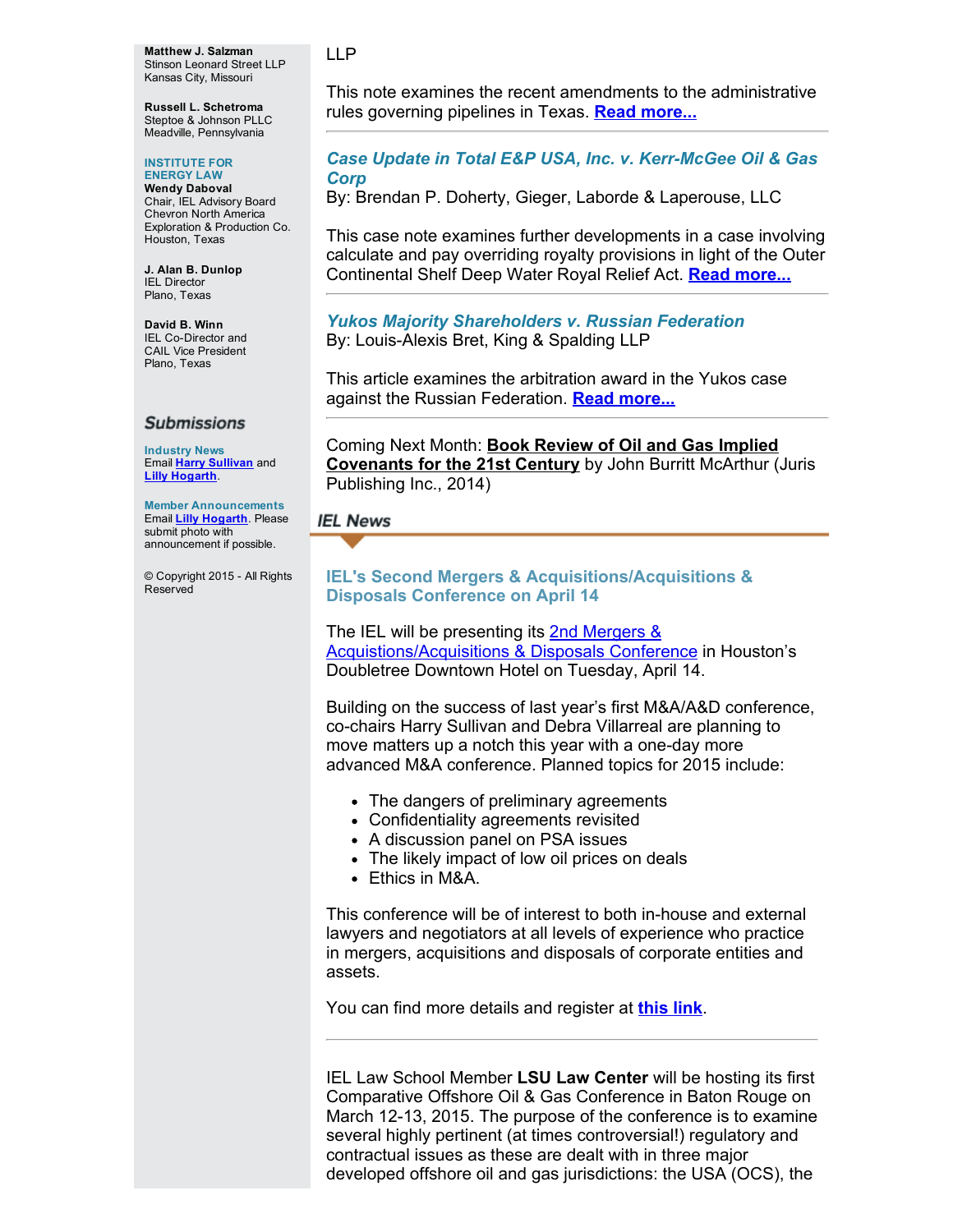UK and Norway. Contact Professor Keith Hall at LSU Law Center for more details.

**Members in the News** 

IEL Member Aaron Ball, Managing Director at Blackbriar Legal Advisory Services Ltd was awarded the 2014 Houston Business Journal "Best Corporate Counsel Award".

FTI Consulting have now upgraded their IEL Membership from Supporting to Sustaining Member; their Advisory Board Representatives are: Douglas Duke, Gary Goolsby, Jennifer Hatten, Adam Housel, Sonny Jester, Brian Kennedy, David Lerman, Ronnie Martin & Kenneth Vogel

The IEL is also proud to welcome 2 new Supporting Members:

- Dentons, Calgary Canada
- Hill Schwartz Spilker Keller LLC, Houston with the following Advisory Board Members: Casey Ballard and Wayne Wilson

In addition to 2 new Sponsoring Members:

- Rockwater Energy Solutions, Inc., Houston, with Kevin Blodgett as their Advisory Board Member Representative
- Adolph Locklar, Houston

The IEL also now counts a new Law School Member: The Thurgood Marshall School of Law in Houston with Emeka Duruigbo as their Advisory Board Representative.

Please help us welcome IEL's newest **Associate Members** and representatives on the Advisory Board:

- Dr. Bader Al-Busaies (Fahad Al-Suwaiket & Bader Al-Busaies Attorneys At Law, Al-Khobar, Saudi Arabia)
- Bill Knull (William H. Knull, III PLLC, Houston) Bill retired from Mayer Brown and re-joined as Associate Member
- The Hon. Karen Willcutts (JAMS, Dallas)
- Linda Correll (Law Office of Linda R. Correll, Dallas)
- Cecilia H. Morgan (JAMS, Dallas)
- Larry R. Veselka (Smyser Kaplan & Veselka, L.L.P., Houston)

Our newest Young Energy Professional Members are:

- Abiola Abdulkareem (Jagunlabi & Partners, Oxford)
- Jesse Zirillo (Fox Rothschild LLP, Pittsburgh)
- Sara Madole (Johnson DeLuca Kurisky & Gould, Houston)
- Olga Zorrilla (Petroleos Mexicanos (PEMEX), Mexico City)
- Kate Hill (King & Spalding LLP, Houston)
- Nadia Barrow (Pittsburgh)
- Shadi Nofal (University of Tulsa College of Law, Bixby)
- Christina Reside (University of Tulsa College of Law, Tulsa)
- Lawrence Umukoro (University of Tulsa College of Law, Tulsa)